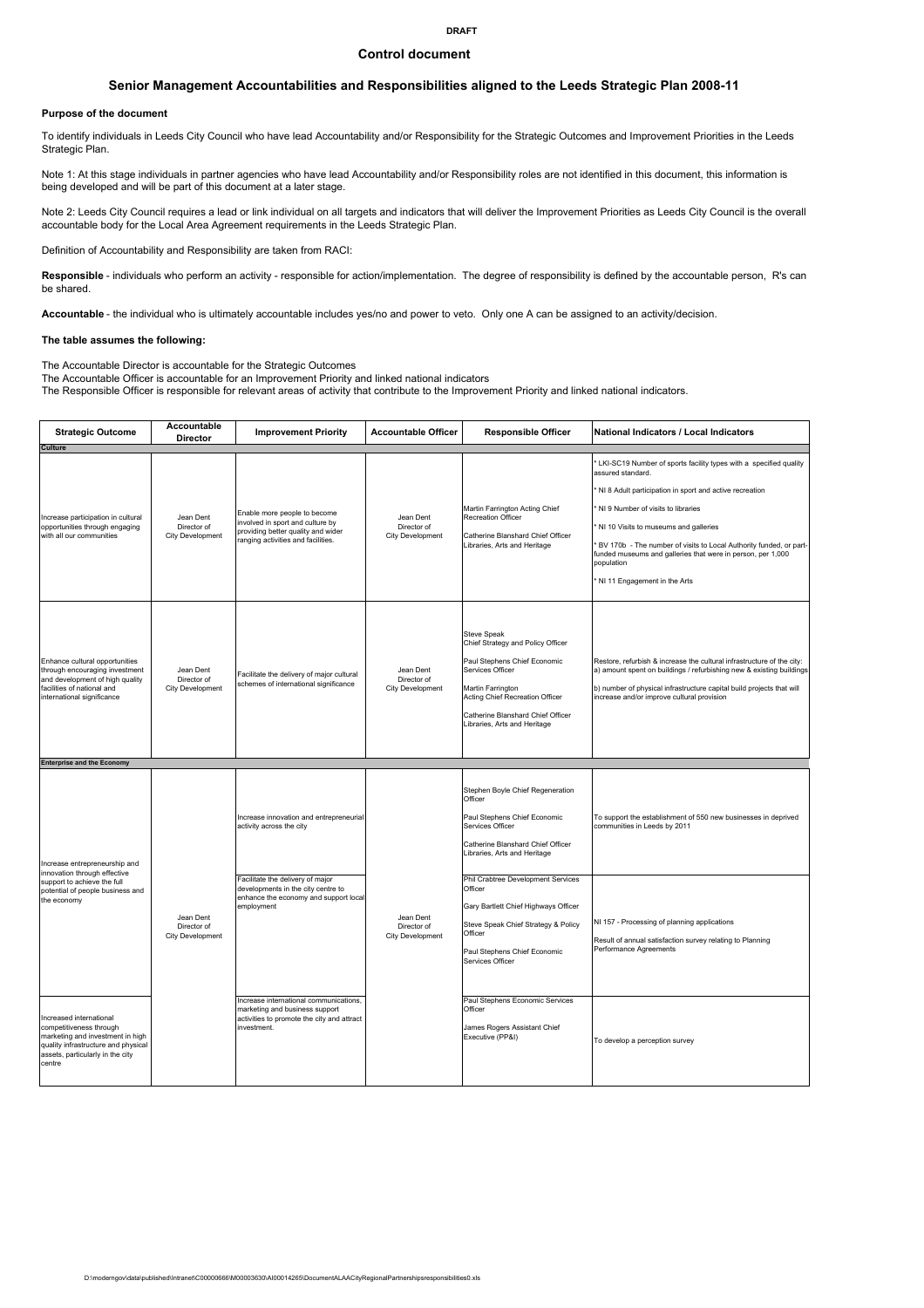| <b>Strategic Outcome</b>                                                                                                                     | <b>Accountable</b><br><b>Director</b>                 | <b>Improvement Priority</b>                                                                                           | <b>Accountable Officer</b>                              | <b>Responsible Officer</b>                                                                                                                                                                                                | <b>National Indicators / Local Indicators</b>                                                                                                                                                                                                  |
|----------------------------------------------------------------------------------------------------------------------------------------------|-------------------------------------------------------|-----------------------------------------------------------------------------------------------------------------------|---------------------------------------------------------|---------------------------------------------------------------------------------------------------------------------------------------------------------------------------------------------------------------------------|------------------------------------------------------------------------------------------------------------------------------------------------------------------------------------------------------------------------------------------------|
| Learning                                                                                                                                     |                                                       |                                                                                                                       |                                                         |                                                                                                                                                                                                                           |                                                                                                                                                                                                                                                |
|                                                                                                                                              | Rosemary Archer<br>Director of Children's<br>Services | Enhance the skill level of the workforce<br>to fulfil individual and economic<br>potential.                           | Jean Dent Director of City<br>Development               | Stephen Boyle Chief Regeneration<br>Officer<br>Paul Stevens Chief Economic Services<br>Officer                                                                                                                            | NI 163 Proportion of population aged 19-64 for males and 19-59 for<br>females qualified to at least Level 2 or higher<br>NI 164 Proportion of population aged 19-64 for males and 19-59 for<br>females qualified to at least Level 3 or higher |
|                                                                                                                                              |                                                       | Improve learning outcomes and skill<br>levels for 16 year olds, with a focus on<br>narrowing the achievement gap.     | Chris Edwards Chief<br><b>Executive Education Leeds</b> | Edwina Harrison Chief Officer Children<br>& Families<br>Sally Threlfall Chief Officer Early Years<br>and Youth<br>Catherine Blanshard Chief Libraries,<br>Arts & Heritage Officer                                         | NI 78 Reduction in number of schools where fewer than 30% of<br>pupils achieve 5 or more A* - C grades at GCSE and equivalent<br>including GCSEs in English and Maths                                                                          |
| Enhance the current and future<br>workforce through fulfilling<br>individual and economic potential<br>and investing in learning facilities. |                                                       | Improve learning outcomes and skill<br>levels for all 19 year olds.                                                   |                                                         | Edwina Harrison Chief Officer Children<br>& Families                                                                                                                                                                      | NI 79: Achievement of a Level 2 qualification by the age of 19<br>NI 80: Achievement of Level 3 qualifications by the age of 19                                                                                                                |
|                                                                                                                                              |                                                       | Increase the proportion of vulnerable<br>groups engaged in education, training<br>or employment.                      | Sally Threlfall Chief Officer Early<br>Years and Youth  | Catherine Blanshard Chief Libraries.<br>Arts & Heritage Officer<br>Stephen Boyle Chief Regeneration<br>Officer<br>Paul Stevens Chief Economic Services<br>Officer<br>Edwina Harrison Chief Officer Children<br>& Families | NI 117: 16-18 year old who are not in education, training or<br>employment (NEET<br>NI 148 Care leavers in education, employment or training                                                                                                   |
|                                                                                                                                              |                                                       | Improve participation and early learning<br>outcomes for all children, with a focus<br>on families in deprived areas. | Chris Edwards Chief Executive<br><b>Education Leeds</b> | Sally Threlfall Chief Officer Early Years<br>and Youth<br>Edwina Harrison Chief Officer Children<br>& Families<br>Catherine Blanshard Chief Libraries,<br>Arts & Heritage Officer                                         | <b>DCSF Statutory Targets</b>                                                                                                                                                                                                                  |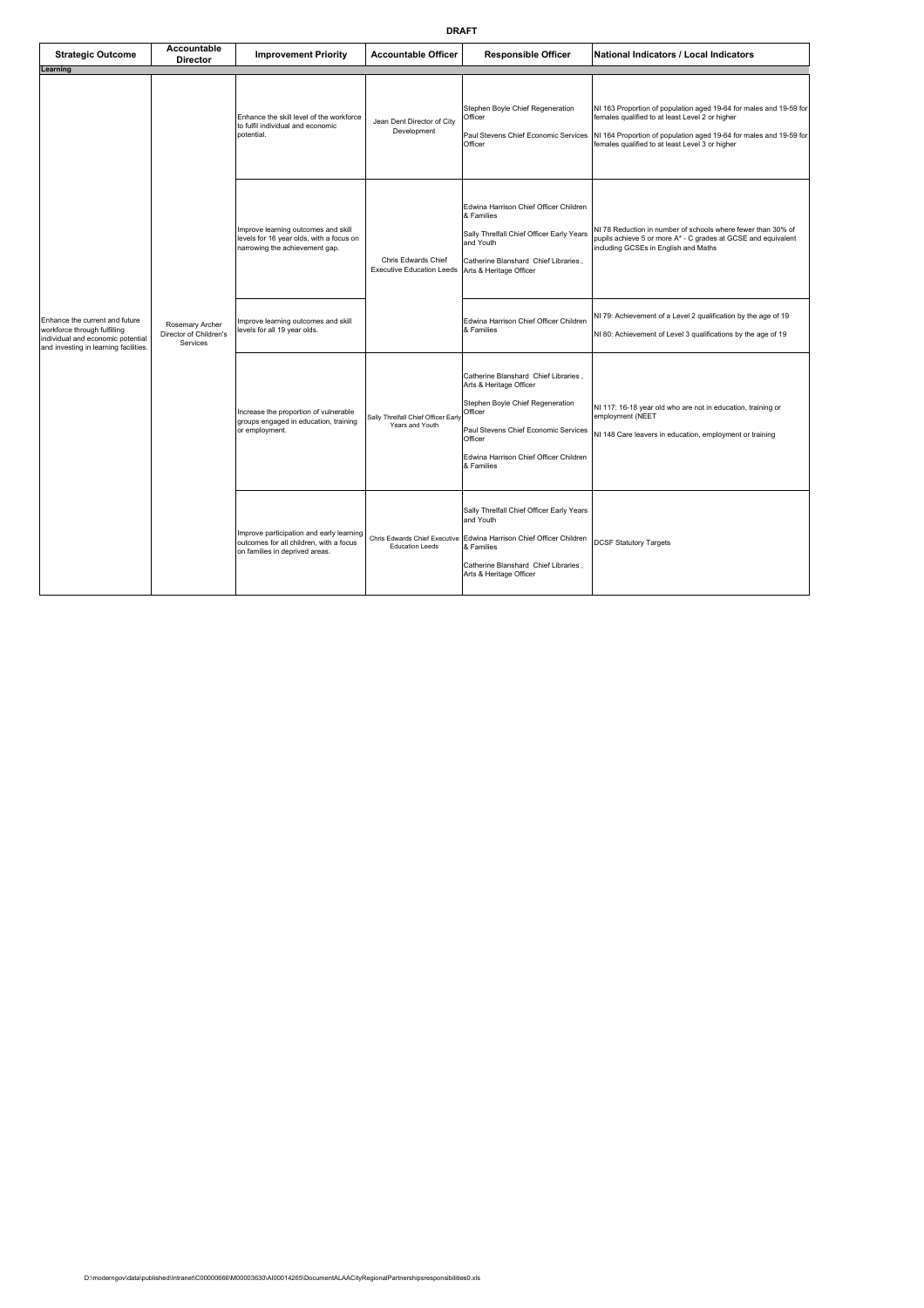| <b>Strategic Outcome</b>                                                                                                                                                              | Accountable<br>Director                                | <b>Improvement Priority</b>                                                                                                                   | <b>Accountable Officer</b>                                  | <b>Responsible Officer</b>                                                                                                                                                                                                                                                                                                                                | National Indicators / Local Indicators                                                                                                                                     |
|---------------------------------------------------------------------------------------------------------------------------------------------------------------------------------------|--------------------------------------------------------|-----------------------------------------------------------------------------------------------------------------------------------------------|-------------------------------------------------------------|-----------------------------------------------------------------------------------------------------------------------------------------------------------------------------------------------------------------------------------------------------------------------------------------------------------------------------------------------------------|----------------------------------------------------------------------------------------------------------------------------------------------------------------------------|
| <b>Transport</b><br>Increased accessibility and<br>connectivity through investment in<br>a high quality transport system<br>and through influencing others<br>and changing behaviours | Jean Dent<br>Director of<br>City Development           | Deliver and facilitate a range of<br>transport proposals for an enhanced<br>transport system.                                                 |                                                             | Steve Speak<br>Chief Strategy and Policy Officer<br>Gary Bartlett Chief Highways Officer                                                                                                                                                                                                                                                                  | NI 167 Congestion - average journey time per mile during the<br>morning peak<br>Cycle Trips to the City centre in the morning peak period (730-930)                        |
|                                                                                                                                                                                       |                                                        | Improve the quality, use and<br>accessibility of public transport services<br>in Leeds                                                        | Jean Dent<br>Director of<br><b>City Development</b>         | <b>Steve Speak</b><br>Chief Strategy and Policy Officer<br>Gary Bartlett Chief Highways Officer                                                                                                                                                                                                                                                           | NI 177 Local bus and light rail passenger journeys originating in the<br>authority area<br>Percentage of non-car journeys into central Leeds in the morning<br>peak period |
| Increased accessibility and<br>connectivity through investment in<br>a high quality transport system<br>and through influencing others<br>and changing behaviours                     | Jean Dent<br>Director of<br>City Development           | Improve the condition of the streets and<br>transport infrastructure by carrying out a<br>major programme of maintenance and<br>improvements. | Gary Bartlett chief Officer<br>Highways                     | Steve Speak Chief Strategy and Policy<br>Officer                                                                                                                                                                                                                                                                                                          | NI 169 Non-principal classified roads where maintenance should<br>be considered                                                                                            |
|                                                                                                                                                                                       |                                                        | Improve road safety for all our users,<br>especially motor cyclists, pedal cyclists<br>and pedestrians.                                       | Jean Dent Director of City<br>Development                   | Steve Speak<br>Chief Strategy and Policy Officer<br>Gary Bartlett Chief Officer Highways                                                                                                                                                                                                                                                                  | NI 47 People killed or seriously injured in road traffic accidents                                                                                                         |
| <b>Environment</b>                                                                                                                                                                    | Jean Dent<br>Director of<br>City Development           | Increase the amount of waste reused<br>and recycled and reduce the amount of<br>waste going to landfill                                       | Neil Evans Director of<br>Environment and<br>Neighbourhoods | Andrew Mason Chief Officer<br><b>Environmental Services</b>                                                                                                                                                                                                                                                                                               | NI 192 Percentage of household waste sent for reuse, recycling<br>and composting                                                                                           |
| Reduced ecological footprint<br>through responding to<br>environmental and climate<br>change and influencing others.                                                                  |                                                        | Reduce emissions from public sector<br>buildings, operations and service<br>delivery, and encourage others to do<br>SO.                       |                                                             | Paul Brook<br>Chief Asset Management Officer<br>Steve Speak Chief Strategy & Policy<br>Officer<br>Gary Bartlett Chief Officer Highways                                                                                                                                                                                                                    | NI 185 CO2 Reduction from Local Authority operations                                                                                                                       |
|                                                                                                                                                                                       |                                                        | Undertake actions to improve our<br>resilience to current and future climate<br>change.                                                       | Jean Dent Director of City<br>Development                   | <b>Steve Speak</b><br>Chief Strategy & Policy Officer<br>Paul Brook Chief Asset Management<br>Officer<br>Stephen Boyle Chief Regeneration<br>Officer<br>Gary Bartlett Chief Officer Highways                                                                                                                                                              | NI 188 Planning to Adapt to Climate Change                                                                                                                                 |
| Cleaner, greener and more<br>attractive city through effective<br>environmental management and<br>changed behaviours.                                                                 | Neil Evans Director<br>Environment &<br>Neighbourhoods | Address neighbourhood problem sites;<br>improve cleanliness and access to and<br>quality of green spaces.                                     | Andrew Mason Chief Officer<br>Environmental Services        | Steve Speak<br>Chief Strategy & Policy Officer<br>Martin Farrington<br>Acting Chief Recreation Office                                                                                                                                                                                                                                                     | NI 195 Improved street and environmental cleanliness (levels of<br>itter, detritus, graffiti and fly posting)                                                              |
|                                                                                                                                                                                       | Jean Dent<br>Director of<br>City Development           | Improve the quality and sustainability of<br>the built and natural environment.                                                               | Jean Dent<br>Director of City Development                   | Steve Speak<br>Chief Strategy & Policy Officer<br>Phil Crabtree Chief Planning Officer<br>Andrew Mason Chief Officer<br><b>Environmental Services</b><br>Gary Bartlett Chief Officer Highways<br>Paul Brook Chief Asset Management<br>Officer<br>Paul Stephens Chief Economic<br>Services Officer<br>Martin Farrington Acting Chief<br>Recreation Officer | The percentage of parks and countryside sites assessed internally<br>that meet the green flag criteria                                                                     |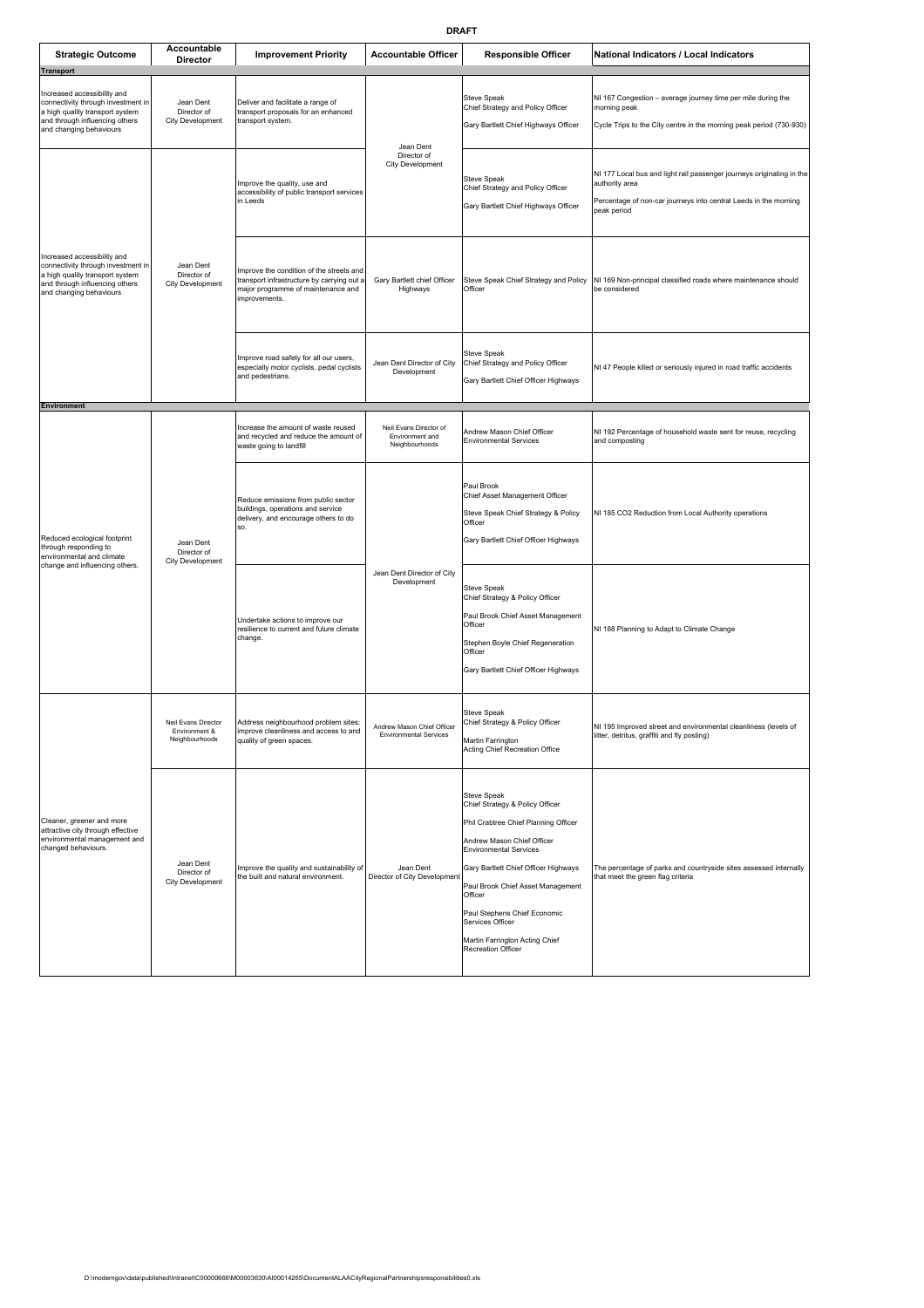| <b>Strategic Outcome</b><br><b>Health and Wellbeing</b>                                                                                           | Accountable<br>Director                                                                                    | <b>Improvement Priority</b>                                                                                                                 | <b>Accountable Officer</b>                                                                                  | <b>Responsible Officer</b>                                                                                                                                                                                                                                     | National Indicators / Local Indicators                                                                                                                                                                                                                                                                                                                   |
|---------------------------------------------------------------------------------------------------------------------------------------------------|------------------------------------------------------------------------------------------------------------|---------------------------------------------------------------------------------------------------------------------------------------------|-------------------------------------------------------------------------------------------------------------|----------------------------------------------------------------------------------------------------------------------------------------------------------------------------------------------------------------------------------------------------------------|----------------------------------------------------------------------------------------------------------------------------------------------------------------------------------------------------------------------------------------------------------------------------------------------------------------------------------------------------------|
| Reduced health inequalities<br>through the promotion of healthy<br>life choices and improved access<br>to services.                               | Sandie Keene<br>Director of Adult Services                                                                 | Reduce premature mortality in the most<br>deprived areas.                                                                                   | Sandie Keene<br>Director of Adult Services<br>or<br><b>Deputy Director Partnerships</b><br>& Organisational | Rosemary Archer Director of Children's<br>Services<br>Steve Carey Acting Chief Officer<br>Benefits & Revenues<br>Andrew Mason Chief Officer<br><b>Environmental Services</b><br>Jim Willson Chief Officer Substance<br>Use                                     | NI 120 All-age all cause mortality rate (target disaggregated to<br>focus on narrowing the gap between most deprived 10% and rest<br>of Leeds)<br>NI 121 Mortality rate from circulatory diseases at ages under 75<br>(per 100,000 population)                                                                                                           |
|                                                                                                                                                   |                                                                                                            | Reduction in the number of people who<br>smoke                                                                                              | Effectiveness                                                                                               | Andrew Mason Chief Officer<br><b>Environmental Services</b><br><b>Stuart Turnock Chief Legal Services</b><br>Officer                                                                                                                                           | NI 123 Stopping smoking                                                                                                                                                                                                                                                                                                                                  |
|                                                                                                                                                   |                                                                                                            | Reduce rate of increase in obesity and<br>raise physical activity for all.                                                                  | Sandie Keene<br>Director of Adult Services                                                                  | Martin Farrington Acting Chief<br>Recreation Officer<br>Rosemary Archer Director of Children'<br>Services<br>Chris Edwards Chief Executive<br><b>Education Leeds</b><br>Gary Bartlett Chief Officer Highways<br>Steve Speak Chief Strategy & Policy<br>Officer | NI 57 Children and Young People's Participation in high-quality PE<br>and Sport                                                                                                                                                                                                                                                                          |
| Reduced health inequalities<br>through the promotion of healthy<br>life choices and improved access<br>to services.                               |                                                                                                            | Reduce teenage conception and<br>improve sexual health.                                                                                     | Sarah Sinclair Director of<br>Commissioning - Children's &<br><b>Maternity Services</b>                     | Chris Edwards Chief Executive<br><b>Education Leeds</b><br>Edwina Harrison Chief Officer Children<br>& Families<br>Keith Burton Deputy Director Children's<br>Services (Commissioning &<br>Partnerships)<br>Chief Officer Commissioning Adults                 | NI 112 Under 18 conception rate                                                                                                                                                                                                                                                                                                                          |
|                                                                                                                                                   |                                                                                                            | Improve the assessment and care<br>management of children, families and<br>vulnerable adults                                                | Sandie Keene<br>Director of Adult Services                                                                  | Chief Officer Access & Inclusion<br>Edwina Harrison Chief Officer, Children<br>& Families<br>Chief Officer Learning Disability                                                                                                                                 | NI 132 Timeliness of social care assessment (all adults)<br>NI 63 Stability of placements of looked after children: length of<br>placement<br>NI 66 Looked after children cases which were reviewed within<br>required timescales<br>NI 133 Timeliness of social care packages following assessment<br>(all adults)                                      |
|                                                                                                                                                   |                                                                                                            | Improved psychological, mental health,<br>and learning disability services for those<br>who need it                                         | Chief Officer Access and<br>Inclusion                                                                       | Edwina Harrison Chief Officer, Children<br>& families<br>Chief Officer Learning & Disability<br>Chief Officer Access and Inclusion                                                                                                                             | NI 58 Emotional and behavioural health of looked after children<br>Effectiveness of children and adult mental health services<br>(percentage of PCTs and Local Authorities who are providing a<br>comprehensive CAMHS.<br>Proportion of people with depression and/or anxiety disorders who<br>are offered psychological therapies.                      |
| Improved quality of life through<br>maximising the potential of<br>vulnerable people by promoting<br>independence, dignity and<br>respect.        |                                                                                                            | Increase the number of vulnerable<br>people helped to live at home.                                                                         | Chief Officer Accommodation<br>and Support                                                                  | Chief Officer Accommodation and<br>enablement<br>Dennis Holmes<br>Chief Officer Commissioning<br>Paul Langford Chief Housing Services<br>Officer<br>Andrew Mason Chief Environmental<br>Services Officer                                                       | NI 141 Percentage of vulnerable people achieving independent<br>living<br>NI 139 The extent to which older people receive support they need<br>to live independently at home<br>NI 136 People supported to live independently through social<br>services (all adults)                                                                                    |
| Enhance safety and support for<br>vulnerable people through<br>preventative and protective action<br>to minimise risks and maximise<br>wellbeing. |                                                                                                            | Increase the proportion of people in<br>receipt of community services enjoying<br>choice and control over their daily lives.                | Deputy Director<br>Commissioning - Adult Social<br>Care                                                     | Chief Officer Accommodation and<br>enablement<br>Paul Langford Chief Housing Services<br>Officer<br>Chief Officer Access and Inclusion<br>Chief Officer Learning Disability                                                                                    | NI 130 Social care clients receiving Self Directed Support per<br>100,000 population                                                                                                                                                                                                                                                                     |
|                                                                                                                                                   | Rosemary Archer<br>Director of Children's<br>Services<br>Sandie Keene<br><b>Director of Adult Services</b> | Improve safeguarding arrangements for<br>vulnerable children and adults through<br>better information, recognition and<br>response to risk. | Edwina Harrison Chief<br>Officer, Children & families<br>Sandie Keene<br>Director of Adult Services         | Keith Burton Deputy Director Children's<br>Services (Commissioning &<br>Partnerships)<br>Edwina Harrison Chief Officer, Children<br>& families<br>All Chief Officers Adult Social Care<br>Dennis Holmes<br>Chief Officer Commissioning                         | Number of children looked after (expressed as a rate per 10,000)<br>Excluding unaccompanied asylum seekers<br>The percentage of staff employed by the independent sector<br>registered care services in Leeds that have received some training<br>on protection of vulnerable adults that is either funded or<br>commissioned by Leeds Adult Social Care |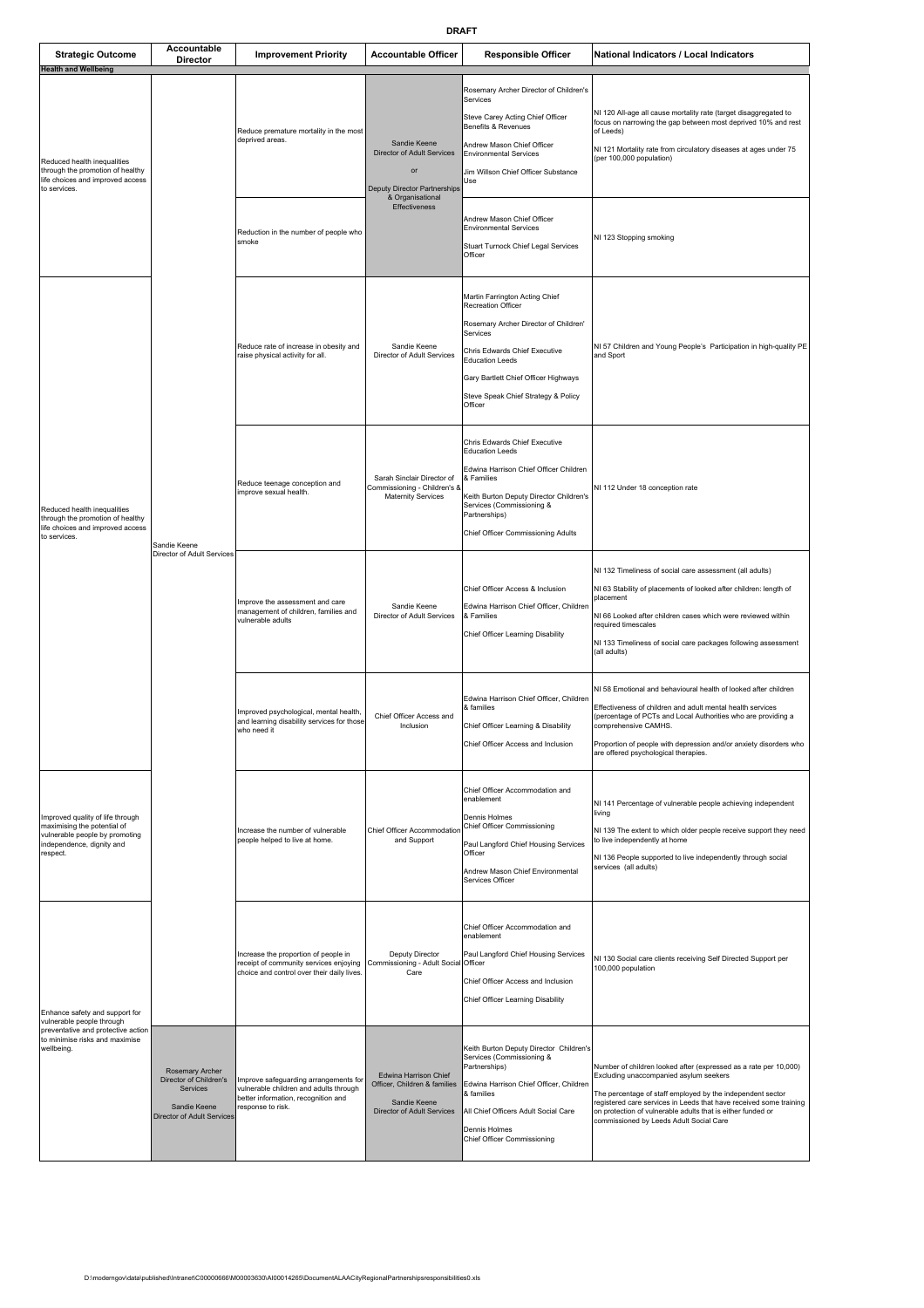| <b>Strategic Outcome</b><br><b>Thriving Neighbourhoods</b>                                                                                 | Accountable<br><b>Director</b>                         | <b>Improvement Priority</b>                                                        | <b>Accountable Officer</b>                                     | <b>Responsible Officer</b>                                                                                                                                                                                                                                                                                                                                                                                                                                       | National Indicators / Local Indicators                                                                                                                                                                                                                                                                                                                                                                             |
|--------------------------------------------------------------------------------------------------------------------------------------------|--------------------------------------------------------|------------------------------------------------------------------------------------|----------------------------------------------------------------|------------------------------------------------------------------------------------------------------------------------------------------------------------------------------------------------------------------------------------------------------------------------------------------------------------------------------------------------------------------------------------------------------------------------------------------------------------------|--------------------------------------------------------------------------------------------------------------------------------------------------------------------------------------------------------------------------------------------------------------------------------------------------------------------------------------------------------------------------------------------------------------------|
| Improved quality of life through<br>mixed neighbourhoods offering<br>good housing options and better<br>access to services and activities. | Neil Evans Director<br>Environment &<br>Neighbourhoods | Increase the number of "decent<br>homes".                                          | Paul Langford Chief Housing<br>Services Officer                | Stephen Boyle Chief Regeneration<br>Officer<br>Steve Speak Chief Strategy & Policy<br>Officer<br>Phil Crabtree Chief Planning Officer                                                                                                                                                                                                                                                                                                                            | NI 158 % non-decent council homes                                                                                                                                                                                                                                                                                                                                                                                  |
|                                                                                                                                            |                                                        | ncrease the number of affordable<br>homes                                          |                                                                | <b>Steve Speak</b><br>Chief Strategy and Policy Officer<br>Gary Bartlett Chief Officer Highways<br>Stephen Boyle Chief Regeneration<br>Officer<br>Phil Crabtree Chief Planning &<br>Development Services Officer<br>Paul Brook Chief Asset Management<br>Officer                                                                                                                                                                                                 | NI 154 Net additional homes provided<br>NI 155 Number of affordable homes delivered (gross)                                                                                                                                                                                                                                                                                                                        |
|                                                                                                                                            |                                                        | Reduce the number of homeless<br>people.                                           |                                                                | Stephen Boyle Chief Regeneration<br>Officer<br>Jim Willson Chief Officer Substance<br>Use<br>Andrew Mason Chief Environmental<br>Services Officer                                                                                                                                                                                                                                                                                                                | LKI HAS4 The number of homeless acceptances made in the year.<br>CP HAS50 Reduce the number of homeless people in Leeds per<br>1000 households, as defined by the Council.                                                                                                                                                                                                                                         |
|                                                                                                                                            |                                                        | Reduce the number of people who are<br>not able to adequately heat their<br>homes. | Andrew Mason Chief<br><b>Environmental Services</b><br>Officer | Steve Carey Acting Chief Officer<br>Benefits & Revenues<br>Paul Langford<br>Chief Housing Services Officer<br>Steve Speak Chief Strategy and Policy<br>Officer<br>Paul Brook Chief Asset Management<br>Officer                                                                                                                                                                                                                                                   | NI 187 Tackling fuel poverty - % of people receiving income based<br>benefits living in homes with a low energy efficiency rating                                                                                                                                                                                                                                                                                  |
|                                                                                                                                            |                                                        | Increase financial inclusion in deprived<br>areas.                                 | Jean Dent Director of City<br>Development                      | Steve Carey Acting Chief Officer<br>Benefits & Revenues<br>Stephen Boyle Chief Regeneration<br>Officer<br>Steve Speak Chief Strategy and Policy<br>Officer<br>Andrew Mason Chief Environmental<br>Services Officer<br>Paul Stephens Chief Economic<br>Services Officer<br>Catherine Blanshard Chief Libraries,<br>Arts & Heritage Officer<br>Sally Threlfall Chief Officer Early Years<br>and Youth<br>Paddy Clarke Acting Chief Customer<br>Services<br>Officer | Increase the number of new customers on low incomes accessing<br>credit union services (savings, loans and current accounts).                                                                                                                                                                                                                                                                                      |
| Reduced crime and fear of crime<br>through prevention, detection,<br>offender management and<br>changed behaviours.                        |                                                        | Create safer environments by tackling<br>crime                                     | Neil Evans Director<br>Environment &<br>Neighbourhoods         | Richard Jackson<br>Chief Officer - Community Safety<br>Paul Langford Chief Housing Services<br>Officer<br>Stephen Boyle Chief Regeneration<br>Officer<br>Gary Bartlett Chief Officer Highways<br>Andrew Mason Chief Environmental<br>Services Officer<br>Paul Stephens Chief Economic<br>Services Officer<br>Nicole Jackson Assistant Chief<br>Executive (Corporate Governance)                                                                                  | NI 16 Serious acquisitive crime rate<br>NI 20 Assault with injury crime rate<br>NI 24 Satisfaction with the way the police and local council dealt<br>with anti-social behaviour                                                                                                                                                                                                                                   |
|                                                                                                                                            |                                                        | Reduce offending by managing<br>offending behaviour better                         |                                                                | Richard Jackson Chief Officer -<br>Community Safety<br>Edwina Harrison Chief Officer Children<br>& Families                                                                                                                                                                                                                                                                                                                                                      | NI 30 Re-offending rate of prolific and priority offenders<br>A complete count of the number of first time entrants into the youth<br>justice system receiving a substantive outcome between 1 April<br>and 31 March in the reporting year specified.<br>A complete count of offences committed by young people resulting<br>in a substantive outcome during a bail or remand episode during<br>the specified year |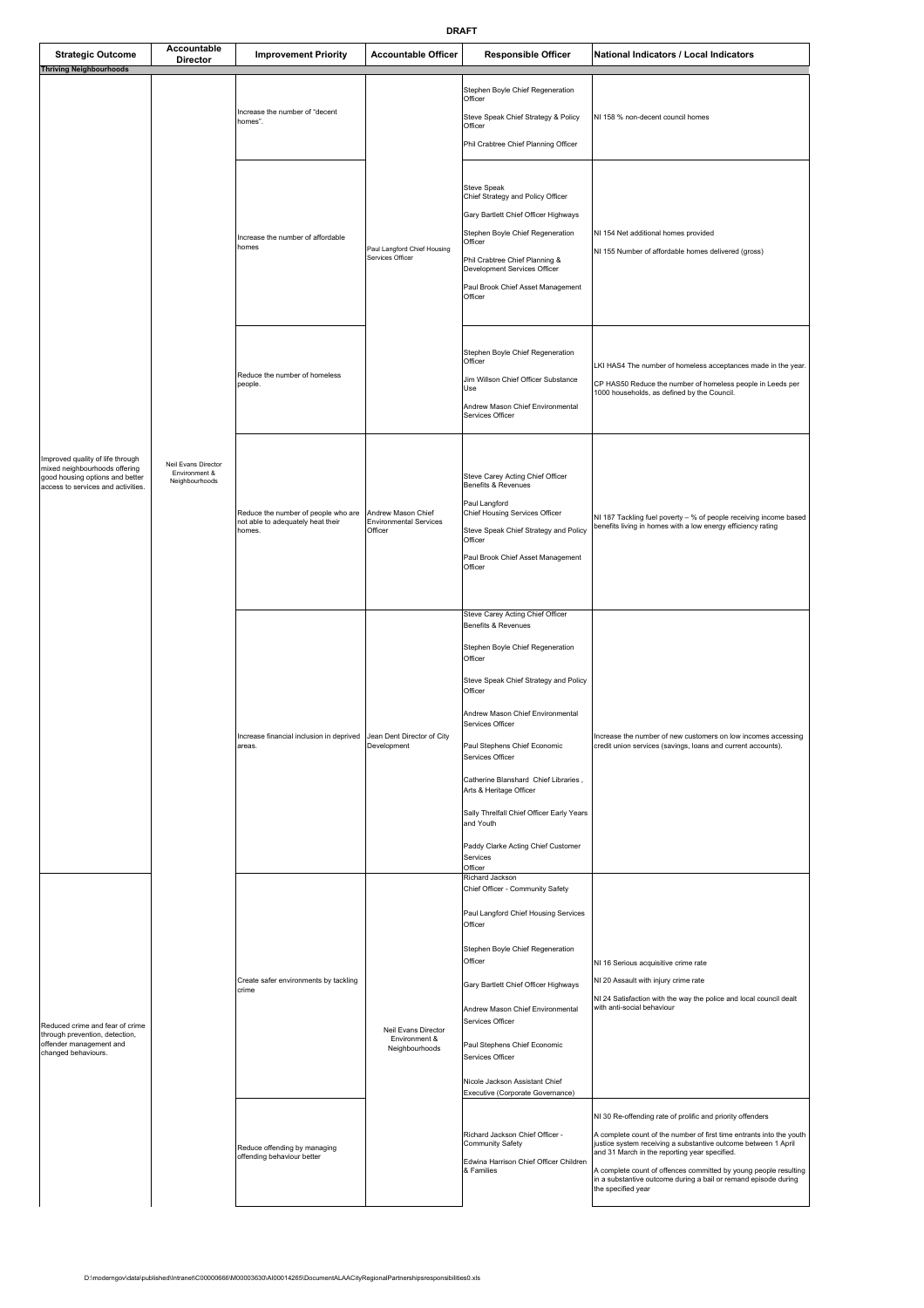| <b>Strategic Outcome</b>                                                                                                                                                            | Accountable<br>Director                                | <b>Improvement Priority</b>                                                                                                                                                              | <b>Accountable Officer</b>                                                                                    | <b>Responsible Officer</b>                                                                                                                                                                                                                                                                                           | National Indicators / Local Indicators                                                                                                                                                                                                                                                                                                                                                                                                                                                                                                                                                                                                                                                                |
|-------------------------------------------------------------------------------------------------------------------------------------------------------------------------------------|--------------------------------------------------------|------------------------------------------------------------------------------------------------------------------------------------------------------------------------------------------|---------------------------------------------------------------------------------------------------------------|----------------------------------------------------------------------------------------------------------------------------------------------------------------------------------------------------------------------------------------------------------------------------------------------------------------------|-------------------------------------------------------------------------------------------------------------------------------------------------------------------------------------------------------------------------------------------------------------------------------------------------------------------------------------------------------------------------------------------------------------------------------------------------------------------------------------------------------------------------------------------------------------------------------------------------------------------------------------------------------------------------------------------------------|
| Reduced crime and fear of crime<br>through prevention, detection,<br>offender management and<br>changed behaviours.                                                                 |                                                        | Improve lives by reducing the harm<br>cuased by substance misuse                                                                                                                         | Neil Evans Director<br>Environment &<br>Neighbourhoods                                                        | Richard Jackson Chief Officer -<br>Community Safety<br>Edwina Harrison Chief Officer Children<br>& Families<br>Jim Willson Chief Officer Substance<br>Use                                                                                                                                                            | NI 40 Number of drug users recorded as being in effective<br>treatment<br>To be developed around A&E admissions due to alcohol                                                                                                                                                                                                                                                                                                                                                                                                                                                                                                                                                                        |
|                                                                                                                                                                                     |                                                        | Reduce bullying and harassment                                                                                                                                                           | Rosemary Archer Director of<br>Children's Services<br>Chris Edwards Chief<br><b>Executive Education Leeds</b> | Edwina Harrison Chief Officer Children<br>& Families<br>Richard Jackson Chief Officer<br>Community Safety                                                                                                                                                                                                            | NI 69 Children who have experienced bullying                                                                                                                                                                                                                                                                                                                                                                                                                                                                                                                                                                                                                                                          |
|                                                                                                                                                                                     |                                                        | Reduce worklessness across the city<br>with a focus on deprived areas.                                                                                                                   | Stephen Boyle Chief<br>Regeneration Officer                                                                   | Paul Stephens Chief Economic<br>Services Officer                                                                                                                                                                                                                                                                     | NI 152 Working age people on out of work benefits<br>NI 153 Working age people claiming out of work benefits in the<br>worst performing neighbourhoods                                                                                                                                                                                                                                                                                                                                                                                                                                                                                                                                                |
| Increased economic activity<br>through targeted support to<br>reduce worklessness and poverty.                                                                                      |                                                        | Reduce the number of children in<br>poverty                                                                                                                                              |                                                                                                               |                                                                                                                                                                                                                                                                                                                      | To be developed                                                                                                                                                                                                                                                                                                                                                                                                                                                                                                                                                                                                                                                                                       |
|                                                                                                                                                                                     |                                                        | Develop extended services, using sites<br>across the city, to improve support to<br>children, families and communities.                                                                  | Chris Edwards Chief Executive<br><b>Education Leeds</b>                                                       | Sally Threlfall Chief Officer Early Years<br>and Youth                                                                                                                                                                                                                                                               | NI 88 Percentage of schools providing access to extended<br>services.                                                                                                                                                                                                                                                                                                                                                                                                                                                                                                                                                                                                                                 |
| <b>Harmonious communities</b><br>More inclusive, varied and vibrant<br>communities through empowering<br>people to contribute to decision<br>making an delivering local<br>services | Neil Evans Director<br>Environment &<br>Neighbourhoods | An increased number of local people<br>engaged in activities to meet<br>community needs and improve the<br>quality of life for local residents.                                          | Stephen Boyle Chief<br>Regeneration Officer                                                                   | Martin Farrington<br>Acting Chief Recreation Office<br>Catherine Blanshard Chief Officer<br>Libraries, Arts and Heritage<br>Andrew Mason Chief Environmental<br>Services Officer<br>Paul Langford Chief Housing Officer<br>Richard Jackson Chief Community<br>Safety Officer<br>Chief Officers from each Directorate | NI 110 Young People's participation in positive activities<br>NI 6 Participation in regular volunteering                                                                                                                                                                                                                                                                                                                                                                                                                                                                                                                                                                                              |
|                                                                                                                                                                                     |                                                        | An increase in the number of local<br>people that are empowered to have a<br>greater voice and influence over local<br>decision making and a greater role in<br>public service delivery. |                                                                                                               | Sally Threifall Chief Officer Early Years<br>and Youth<br>Andrew Mason Chief Environmental<br>Services Officer<br>Paul Langford Chief Housing Officer<br>Richard Jackson Chief Community<br>Safety Officer                                                                                                           | NI 4 Percentage of people who feel they can influence decisions in<br>their locality                                                                                                                                                                                                                                                                                                                                                                                                                                                                                                                                                                                                                  |
|                                                                                                                                                                                     |                                                        | Enable a robust and vibrant voluntary,<br>community and faith sector to facilitate<br>community activity and directly deliver<br>services.                                               |                                                                                                               | Sally Threlfall Chief Officer Early Years<br>and Youth<br>Andrew Mason Chief Environmental<br>Services Officer<br>Paul Langford Chief Housing Officer<br>Richard Jackson Chief Community<br>Safety Officer                                                                                                           | NI 7 Environment for a thriving third sector                                                                                                                                                                                                                                                                                                                                                                                                                                                                                                                                                                                                                                                          |
| Improved community cohesion<br>and integration through<br>meaningful involvement and<br>valuing equality and diversity                                                              |                                                        | An increased sense of belonging and<br>pride in local neighbourhoods that help<br>to build cohesive communities.                                                                         |                                                                                                               | Andrew Mason Chief Environmental<br>Services Officer<br>Paul Langford Chief Housing Officer<br>Richard Jackson Chief Community<br>Safety Officer<br>James Rogers Assistant Chief<br>Executive<br>Chief Officers from each Directorate                                                                                | NI 1 Percentage of people who believe people from different<br>backgrounds get on well together in their local area                                                                                                                                                                                                                                                                                                                                                                                                                                                                                                                                                                                   |
|                                                                                                                                                                                     |                                                        |                                                                                                                                                                                          |                                                                                                               | Sally Threlfall Chief Officer Early Years<br>and Youth                                                                                                                                                                                                                                                               | Early Years (EYFSP) - to narrow the achievement gap at age 5<br>Early Years (EYFSP) - to increase achievement for all children at<br>age 5<br>Key Stage 2 - to increase proportion achieving level 4+ in both                                                                                                                                                                                                                                                                                                                                                                                                                                                                                         |
| <b>Statutory DCSF Indicators</b>                                                                                                                                                    | Rosemary Archer<br>Director of Children's<br>Services  |                                                                                                                                                                                          | Chris Edwards Chief Executive<br><b>Education Leeds</b>                                                       | Ros Vahey Deputy Chief Executive<br>(Education Leeds)<br>Dirk Gilleard Deputy Chief Executive<br>(Education Leeds)                                                                                                                                                                                                   | English and maths *<br>Key Stage 1-2 - to improve proportion progressing 2 national<br>curriculum levels in English*<br>Key Stage 1-2 - to improve proportion progressing 2 national<br>curriculum levels in Maths*<br>Key Stage 3 - to increase proportion achieving level 5+ in both<br>English and maths *<br>Key Stage 3 - to increase proportion achieving level 5 in science *<br>Key Stage 2-3 - to improve proportion progressing 2 national<br>curriculum levels in English*<br>Key Stage 2-3 - to improve proportion progressing 2 national<br>curriculum levels in Maths*<br>Key Stage 4 to increase proportion achieving 5 A*-C grades at<br>GCSE and equiv. incl. GCSE English and Maths |

D:\moderngov\data\published\Intranet\C00000666\M00003630\AI00014265\DocumentALAACityRegionalPartnershipsresponsibilities0.xls